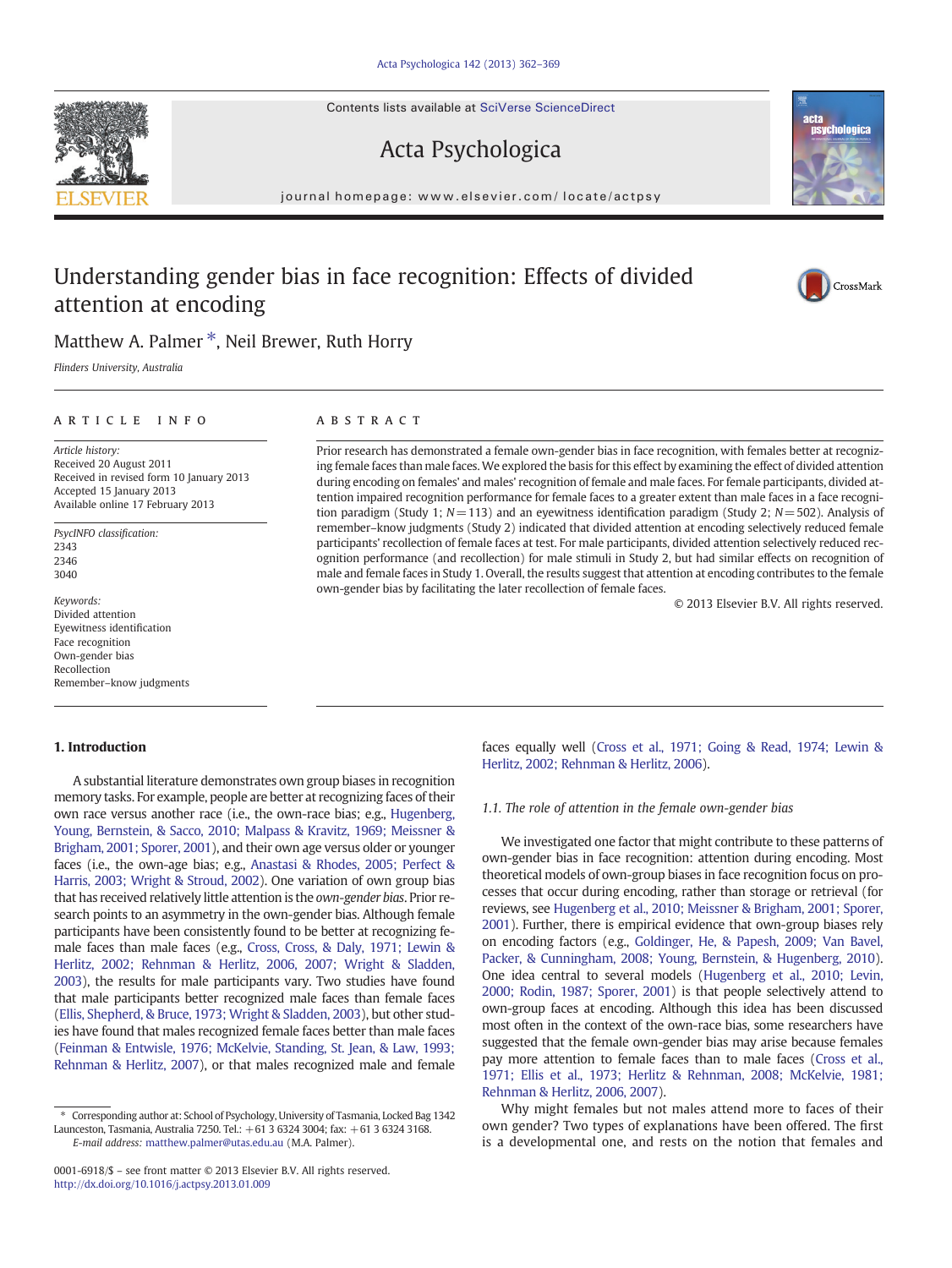males have different length histories of selectively attending to own-gender faces ([Herlitz & Rehnman, 2008\)](#page--1-0). Female and male infants show a preference for looking at female faces over male faces [\(Quinn, Yahr, Kuhn, Slater, & Pascalis, 2002\)](#page--1-0), perhaps because infants experience more social interaction with female adults than male adults [\(Ramsey, Langlois, & Marti, 2005\)](#page--1-0). As a result, female and male infants are better at recognizing female faces than male faces [\(Quinn et al., 2002\)](#page--1-0). Thus, if adult males do have an attentional preference for male faces, any advantage this affords for recognition may be undermined by an early history of selective attention for female faces. The second type of explanation is social, and holds that women are more attentive to female than male faces because they are more socially interested in other women than in men ([Rehnman](#page--1-0) [& Herlitz, 2007](#page--1-0)). This might reflect the fact that relationships between females tend to be of longer duration ([Parker & de Vries, 1993\)](#page--1-0) and involve a greater degree of intimacy ([Davidson & Duberman, 1982](#page--1-0)) than relationships between males (for a review, see [Sherman, De](#page--1-0) [Vries, & Lansford, 2000\)](#page--1-0). Other researchers have suggested that females may be more interested in female faces due to the high value placed by society on female attractiveness ([Cross et al., 1971; Ellis](#page--1-0) [et al., 1973\)](#page--1-0). Note that, like the aforementioned developmental account, these social explanations do not suggest that males attend more to male faces than female faces.

#### 1.2. Overview of studies

The attentional explanation of the female own-gender bias provides the basis for specific predictions about the effects of divided attention on female and male participants' recognition of female and male faces. If females selectively attend to female faces during encoding, a divided attention manipulation at encoding should impair females' later recognition to a greater extent for female faces than male faces. As a result, the magnitude of the female own-gender bias will be reduced. In contrast, assuming that males do not selectively attend to male faces during encoding, the effects of a divided attention manipulation on males' face recognition performance should be similar for male and female faces.

We tested these predictions in two studies involving different types of recognition decisions. In Study 1, female and male participants completed simple face recognition tests for female and male faces that had been studied under full or divided attention conditions. In Study 2, we re-analyzed data from an eyewitness memory experiment in which female and male participants attempted to identify a female and male culprit who had been viewed under full or divided attention conditions [\(Palmer, Brewer, McKinnon, & Weber, 2010](#page--1-0)). After reporting the results of these studies, we outline a potential mechanism for the effects of attention on females' recognition memory performance (based on dual process theories of recognition memory; [Yonelinas, 2002](#page--1-0)) and explore the viability of this mechanism by re-analyzing additional data from [Palmer, Brewer, McKinnon, et al.](#page--1-0) [\(2010\).](#page--1-0) We then compare our results and methodology with those of recent research in this area ([Lovén, Herlitz, & Rehnman, 2011\)](#page--1-0).

#### 2. Study 1: The own-gender bias in face recognition

#### 2.1. Outline

In Study 1, male and female participants completed a face recognition experiment in which attention at encoding (full vs. divided) and gender of target face (female vs. male) were manipulated withinsubjects. Male and female participants completed two blocks of face recognition trials. In one block, faces were studied under full attention conditions; in the other, participants performed a secondary tone-monitoring task [\(Parkin, Reid, & Russo, 1990](#page--1-0)) during study.

#### 2.2. Method

#### 2.2.1. Participants

Participants were 113 undergraduate students (68 females; aged 17 to 39 years,  $M=19.70$ ,  $SD=3.00$ ) with normal or corrected-tonormal vision who were paid an honorarium for their time. Four additional participants were excluded for failing to follow experimental instructions.

#### 2.2.2. Procedure and materials

After being informed of their rights, participants were seated at an individual computer. All instructions were administered on screen and progress through the study was self-paced. Participants were told that there would be two blocks of face recognition questions; in each block, they would view some faces, complete a short visual memory task, and then make recognition judgments about a series of faces.

Face stimuli comprised head-and-neck color photographs of 80 individuals (40 female) obtained from the Face-Place Face Database Project [\(Tarr, 2011](#page--1-0)). These were randomly divided into four sets of 20 faces (10 females). For each recognition block, one set of faces served as targets and the other as foils. The use of faces was counterbalanced such that each face was used equally often (a) as a target and a foil, and (b) in the full and divided attention blocks.

During the study phase of each block, participants viewed a series of 20 target faces (10 female) in random order, each presented for 2 s with an inter-stimulus interval of 250 ms. Following the study phase in each block, participants completed a 3-minute distractor task. (On each trial of the distractor task, participants were presented with a pattern of black and white squares. After 3 s, the pattern would disappear, and then re-appear another 3 s later with one black square changed to white. Participants were asked to click on the square that had changed color.) Participants then completed the test phase for that block. Participants viewed a series of 40 faces (the 20 targets mixed with 20 foils). To minimize the chance that participants were recognizing pictures rather than faces [\(Bruce, 1982](#page--1-0)), the photos used at study and test were not identical. There were two photos of each stimulus face, one taken with the person looking straight at the camera (used during study phases) the other with the person looking slightly away from the camera (used during test phases). For each face in the test phase, participants indicated whether it had appeared during the study phase for that block and rated their confidence (from 50% to 100%) that their decision was correct. At the end of each block, participants were informed that they had now completed all questions for that set of faces, and that no more questions would be asked about the faces they had seen during that block. Participants then completed the study phase, distractor task, and test phase for the second block.

#### 2.2.3. Divided attention manipulation

Each participant completed the study phase for one block under full attention conditions and the other under divided attention conditions (counterbalanced so that half of the participants studied faces under divided attention during their first block). The divided attention manipulation was based on a tone-monitoring task used by [Palmer, Brewer,](#page--1-0) [McKinnon, et al. \(2010\).](#page--1-0) In the divided attention condition, the study phase was accompanied by a pre-recorded soundtrack of tones randomized for pitch (high and low) and intervening interval (1 s or 2 s). Participants were asked to respond to low and high pitch tones by pressing keys marked low or high with their left or right index finger, respectively. In the full attention condition, the study phase was not accompanied by a soundtrack.

#### 2.3. Results

Face recognition performance was indexed by d′ values, calculated from hit and false alarm rates. Cohen's f was used to estimate effect